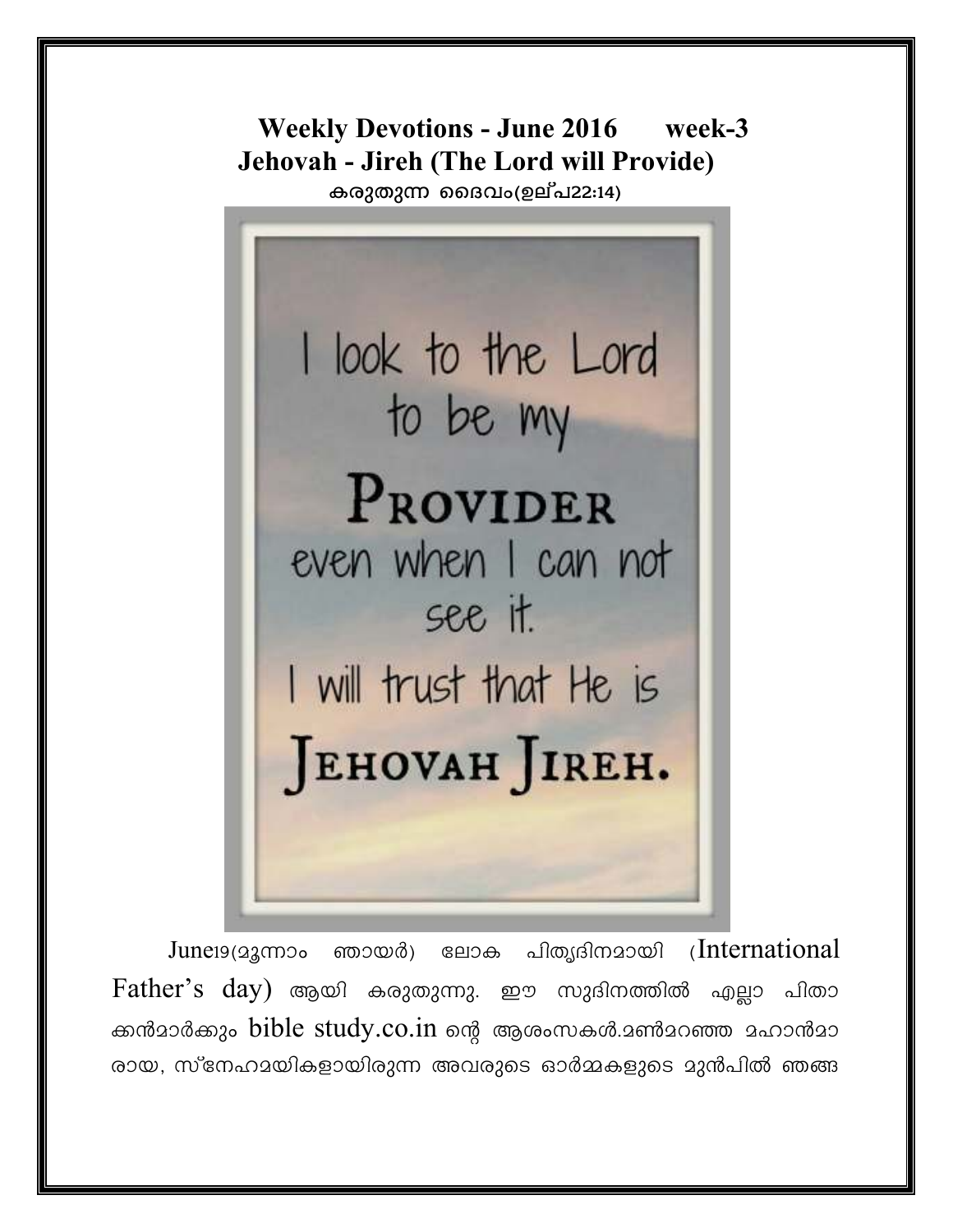ളുടെ ശിരസ്സ് നമിക്കുന്നു. മക്കൾക്ക് നല്ല ഓർമ്മകൾ നൽകുന്ന പിതാവ് യഹോവയുടെ കരുതൽ അനുഭവിച്ച വ്യക്തി ആയിരിക്കും.

അറബിയായ മത്താർ ജറുസലേമിലെ ഒരു ബാങ്കുദ്യോഗസ്ഥനായിരു ന്നു. അറബികളും യിസ്രായേല്യരും തമ്മിലുള്ള യുദ്ധം കൊടുംമ്പിരിക്കൊ ണ്ടപ്പോൾ മത്താർ ഭാര്യയും എട്ടുമക്കളുമായി യോർദ്ദാനിലേക്ക് പലായനം ചെയ്തു. മക്കളെ സ്നേഹിക്കുന്ന മത്താറിന് തന്റെ മക്കളുടെ ആഹാര ത്തെഷറ്റി ചിന്തയുണ്ടായിരുന്നു എങ്കിലും അദ്ദേഹവും ഭാര്യയും വചന ത്തിൽ പൂർണ്ണമായി വിശ്വസിച്ചു. വിശ്വാസത്തിൽ ഉറച്ച അഷന്റെ സ്വഭാവം <u> </u>ദക്കൾക്കും ലഭിച്ചിരുന്നു. കൈവശദുള്ള പണം തീർന്നു എന്നാൽ തന്റെ ചന്തയിലേക്ക് പോയ അദ്ദേഹം വിശ്വാസത്തോടെ ഇളയമകനോടൊഷം രണ്ട് കുട്ടകളും കയ്യിലെടുത്തു. വഴിയിൽ മകൻ ധാരാളം ചോദ്യങ്ങൾ ചോദിച്ചു. വാങ്ങിത്തരേണ്ട സാധനങ്ങളുടെ വിവരവും ധരിപ്പിച്ചു.ഉം.....എ ന്നൊരു ഉറച്ച ശബ്ദത്താൽ മത്താർ പ്രതികരിച്ചു. ആരെയോ പ്രതീക്ഷിച്ചെ ന്നപോലെ ചന്തയിലെ ഒരു ഒഴിഞ്ഞ കോണിൽ കുട്ടകളുമായി ഇരുന്നു. കുറച്ചു കഴിഞ്ഞപ്പോൾ അദ്ദേഹത്തിന്റെ ഒരു സുഹൃത്ത് ആ വഴി വന്നു.വ ളരെ നേരം അവർ സംസാരിച്ചു എങ്കിലും തന്റെ ബുദ്ധിമുട്ട് അദ്ദേഹ ത്തോട് പറഞ്ഞില്ല. എന്നാൽ യാത്ര പറഞ്ഞ് പോകുമ്പോൾ 'അഞ്ചു പവൻ' മത്താറിന്റെ കൈവശം നൽകി ഇപ്പോൾ ഇത് ആവശ്യമല്ലേ എന്ന് പറഞ്ഞ് സുഹൃത്ത് മടങ്ങിഷോയി. കുട്ടകൾ നിറച്ച് വീട്ടിലേക്ക് വന്ന അദ്ദേഹം ആദ്യം ചെയ്തത് കുടുംബത്തോട് ചേർന്ന് ദൈവത്തിന് നന്ദി പറയുകയായിരുന്നു. കുടുംബനാഥൻമാരായ സഹോദരങ്ങളെ നിങ്ങൾ ഇപ്രകാരം നിങ്ങളുടെ മക്കൾക്ക് മാതൃകയാണോ? അല്ലെങ്കിൽ ഒരു തീരു മാനം എടുക്കുക. ഈ അവസരം ദൈവം നിങ്ങളെ അതിനായി ഒരുക്കട്ടെ.

വിശ്വാസത്തിന്റെ പരീക്ഷ അഭിമുഖീകരിച്ച അബ്രഹാമാണ് 'യഹോവ കരുതും' എന്ന് വിശ്വസിച്ചതിന്റെ യാഥാർത്ഥ മാതൃക. ഹൃദയത്തിൽ ഭാര படிித വാർദ്ധക്യത്തിൽ <u> മുണ്ടെങ്കിലും </u> 2കനേക്കാളും, അവനെ തന്ന ദൈവത്തെ അനുസരിച്ച അദ്ദേഹം അനുസരണത്തിന് തടസ്സമാകുന്ന ഘട കങ്ങളെ ഒഴിവാക്കുവാനും ശ്രദ്ധിച്ചു. യാഗത്തിന്റെ ആട് എവിടെ എന്ന്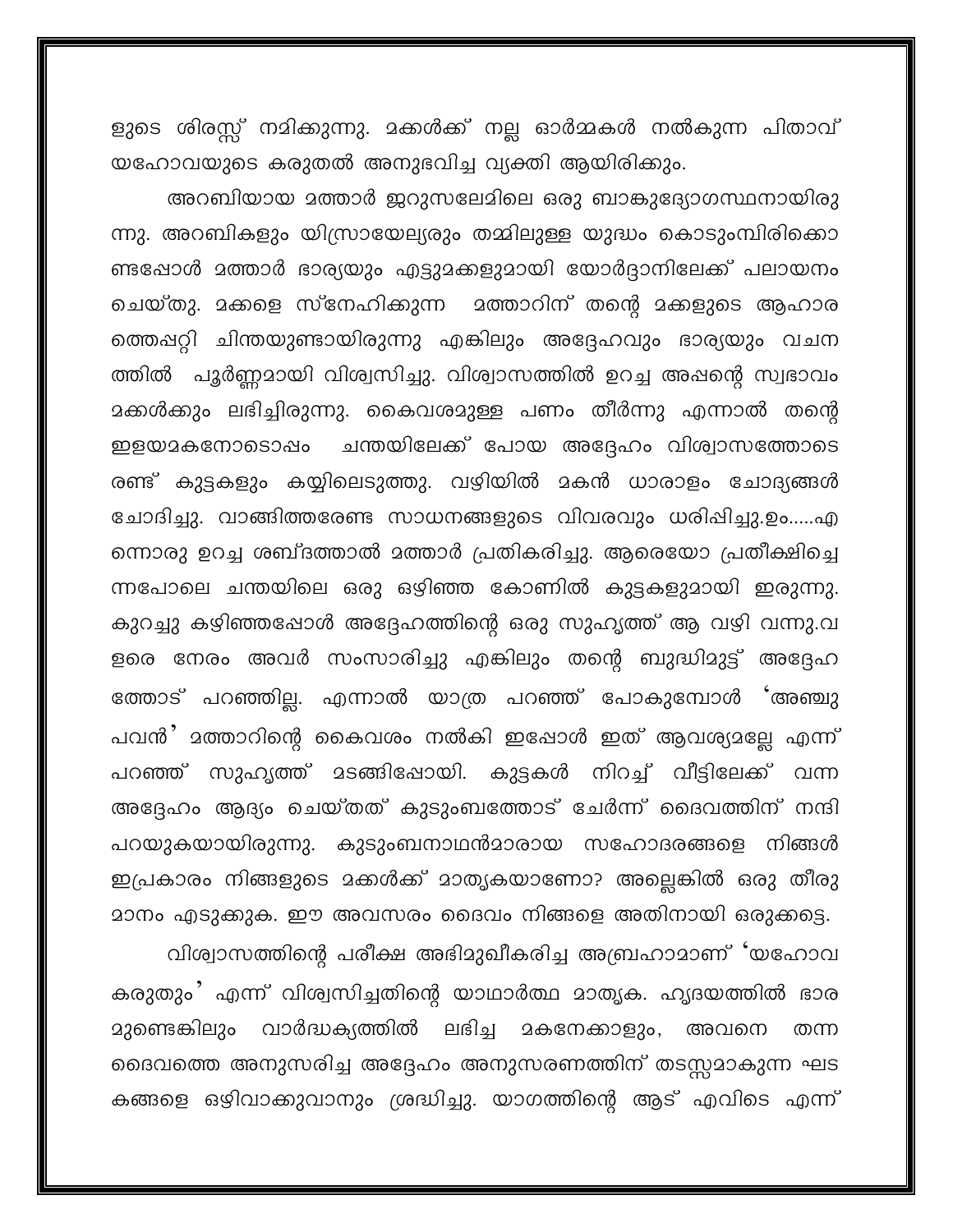മകൻ ചോദിച്ചപ്പോഴും കരുതുന്ന ദൈവത്തെപ്പറ്റി പറയുക മാത്രമാണ് ചെയ്തത്. യാഗപീഠം ഒരുക്കിയപ്പോഴും കാലും കയ്യും കെട്ടി യാഗപീഠ ത്തിൽ കിടത്തിയപ്പോഴും ഏകജാതനായ യിസഹാക്ക് തന്റെ അഷന്റെ വാക്ക് വിശ്വസിച്ചു,''യഹോവ കരുതിക്കൊള്ളും'' കത്തി ഓങ്ങിയപ്പോൾ അനുസരണമുള്ള തന്റെ പ്രീയപ്പെട്ടവനെ കണ്ട് സന്തോഷിച്ച ദൈവം പേർ ചൊല്ലി വിളിച്ച് , ദൈവം കരുതിയ ആട്ടിൻകുട്ടിയെ കാട്ടിക്കൊടു ക്കുക മാത്രമല്ല , വീണ്ടും അവനെ അനുഗ്രഹിക്കുകയും ചെയ്തു. പിതാ ക്കൻമാരെ യാഗത്തിനു പുറപ്പെടുമ്പോൾ നിങ്ങളുടെ മക്കൾ കൂടെയുണ്ടാ കണം. നിങ്ങൾ ദൈവത്തെ അനുസരിക്കുന്നതു കണ്ട് അവരും പഠിക്ക ണം.

ആത്മീയാഹാരം സ്വീകരിക്കുന്നവർക്ക് ഭൗതീകാഹാരവും മുടങ്ങാതെ നൽകുന്നവനാണ് സ്വർഗ്ഗീയ പിതാവ്. തന്റെ വാക്കുകൾ ശ്രദ്ധിച്ച് അനേക സമയം ഇരുന്ന ഇനം വഴിയിൽ തളർന്നുപോകാതെ ഇരിഷാൻ ഭക്ഷണം നൽകിയ യേശുവിനെ മർക്കോസ് 6:33-44) വരെയുള്ള വാക്യങ്ങളിൽ കാണാം. കുടിയിരുന്നവർക്ക് അഞ്ച് അഷവും രണ്ട് മീനും എടുത്ത് വാഴ്ത്തി നുറുക്കി നൽകി എങ്കിലും അവരെല്ലാം ഭക്ഷിച്ച് തൃപ്തരായി രേഷിച്ചതും ശേഖരിഷാനിടയായി.